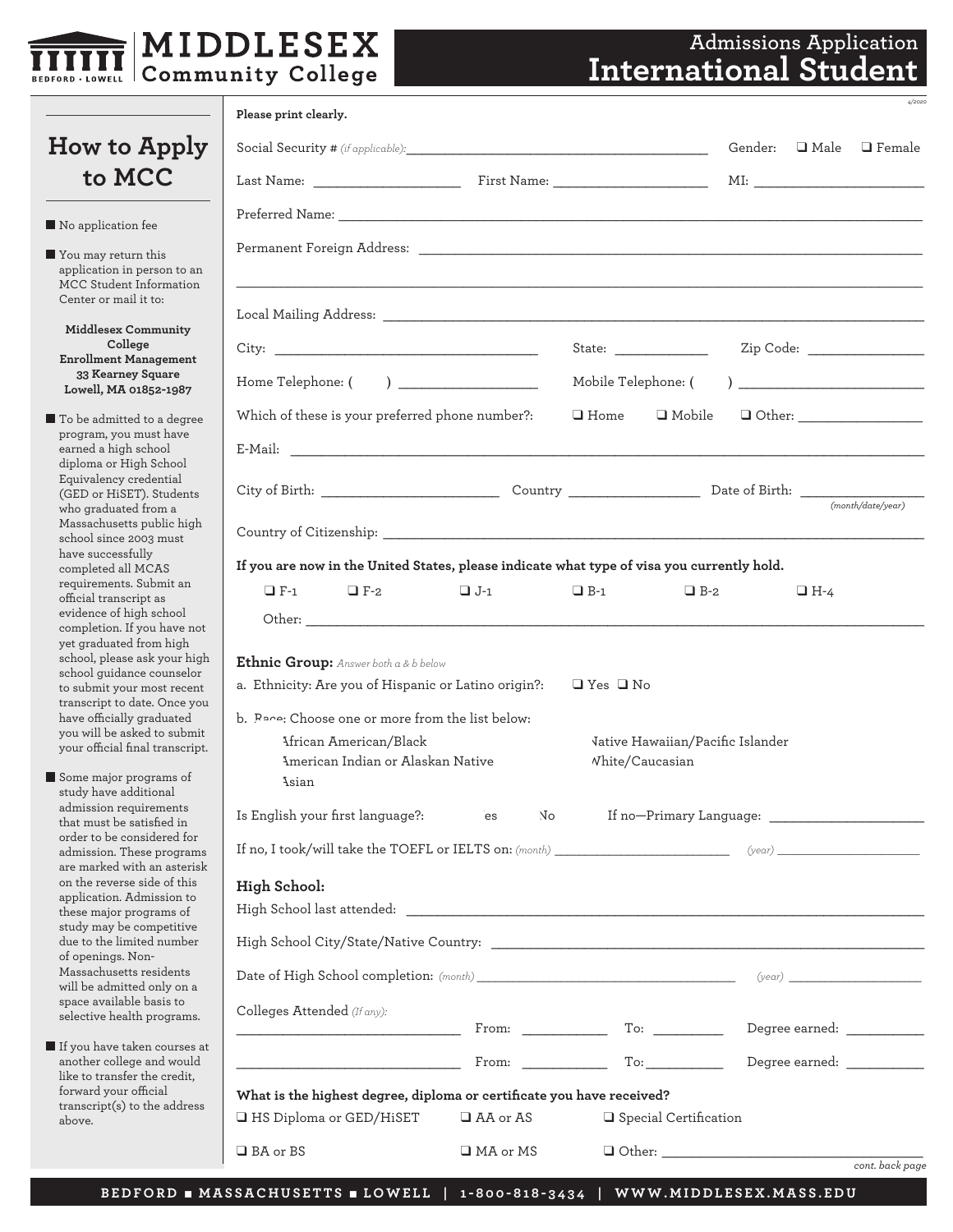$\Box$  September (*Students entering in the summer should select September.)* \_\_\_\_\_\_\_\_\_\_\_\_\_\_\_\_ (year)  $\Box$  January \_\_\_\_\_\_\_\_\_\_\_\_\_\_\_\_ (year)

| .<br>.,<br>n |
|--------------|
|--------------|

Major Program of Study to which you are applying (see below for response code): \_

# **Response Codes For Major Programs of Study**

| Accounting (BAC)                                                |                                                                                                                                                       |               |                                                                                                                                                                                                                     | Engineering Technology - Computer Aided Design (ETC)                                                                                                |  |  |
|-----------------------------------------------------------------|-------------------------------------------------------------------------------------------------------------------------------------------------------|---------------|---------------------------------------------------------------------------------------------------------------------------------------------------------------------------------------------------------------------|-----------------------------------------------------------------------------------------------------------------------------------------------------|--|--|
| Aviation Maintenance Technology (LSAT)                          |                                                                                                                                                       |               | <b>English</b>                                                                                                                                                                                                      |                                                                                                                                                     |  |  |
| <b>Biology Transfer (BIOT)</b>                                  |                                                                                                                                                       |               |                                                                                                                                                                                                                     | • Creative Writing Concentration (LACW)                                                                                                             |  |  |
| Biotechnology (BIT)                                             | <b>Business Administration</b>                                                                                                                        |               |                                                                                                                                                                                                                     | • Literature Concentration (LALT)<br>Fashion Merchandising (FM)                                                                                     |  |  |
|                                                                 |                                                                                                                                                       |               |                                                                                                                                                                                                                     |                                                                                                                                                     |  |  |
| • Career (BC)                                                   |                                                                                                                                                       |               | <b>Fine and Performing Arts</b>                                                                                                                                                                                     |                                                                                                                                                     |  |  |
| • Entrepreneurship (BAES)                                       |                                                                                                                                                       |               | • Fine Arts Option (LAFA)                                                                                                                                                                                           |                                                                                                                                                     |  |  |
| • Transfer (BT)                                                 |                                                                                                                                                       |               | • Music Option (LAFM)<br>• Theater Option (LAFT)                                                                                                                                                                    |                                                                                                                                                     |  |  |
| <b>Chemistry Transfer (CHET)</b>                                |                                                                                                                                                       |               |                                                                                                                                                                                                                     |                                                                                                                                                     |  |  |
| <b>Communication</b>                                            |                                                                                                                                                       |               | Fire Protection & Safety Technology (FS)                                                                                                                                                                            |                                                                                                                                                     |  |  |
| • Career (COMC)                                                 |                                                                                                                                                       |               | <b>Graphic Design (LSGD)</b>                                                                                                                                                                                        |                                                                                                                                                     |  |  |
| • Transfer (COMT)                                               |                                                                                                                                                       |               | <b>Health Care Administration (HCAD)</b>                                                                                                                                                                            |                                                                                                                                                     |  |  |
| <b>Computer Science Transfer (CS)</b>                           |                                                                                                                                                       |               | History, Politics and Global Studies (LAHG)                                                                                                                                                                         |                                                                                                                                                     |  |  |
|                                                                 | Computer Science Transfer-Secure Software Development (CSSD)                                                                                          |               |                                                                                                                                                                                                                     | <b>Hospitality Management (HR)</b><br>Human Services (HS)<br>Human Services Transfer (HST)<br>Information Technology Cyber Security Transfer (ITCS) |  |  |
| <b>Criminal Justice</b>                                         |                                                                                                                                                       |               |                                                                                                                                                                                                                     |                                                                                                                                                     |  |  |
| • Law Enforcement (CJLE)                                        |                                                                                                                                                       |               |                                                                                                                                                                                                                     |                                                                                                                                                     |  |  |
|                                                                 | • Transfer (CJT)                                                                                                                                      |               |                                                                                                                                                                                                                     |                                                                                                                                                     |  |  |
| Culinary Arts (CARD)                                            |                                                                                                                                                       |               | Liberal Arts and Sciences (LA)                                                                                                                                                                                      |                                                                                                                                                     |  |  |
|                                                                 | *Dental Assisting (DAD)<br>*Dental Laboratory Technology (DLT)                                                                                        |               |                                                                                                                                                                                                                     | <b>Mathematics Concentration (MALS)</b>                                                                                                             |  |  |
|                                                                 |                                                                                                                                                       |               |                                                                                                                                                                                                                     | *Medical Laboratory Technology (MLA)                                                                                                                |  |  |
| Digital Forensics (CFD)                                         |                                                                                                                                                       |               | Office Systems & Administration (BOS)                                                                                                                                                                               |                                                                                                                                                     |  |  |
| Early Childhood Education (EC)                                  |                                                                                                                                                       |               | <b>Paralegal Studies</b><br>• Career (LSPL)<br>• Transfer (PLT)                                                                                                                                                     |                                                                                                                                                     |  |  |
| Early Childhood Education Transfer (ECT)                        |                                                                                                                                                       |               |                                                                                                                                                                                                                     |                                                                                                                                                     |  |  |
| <b>Elementary Education Transfer (EE)</b>                       |                                                                                                                                                       |               |                                                                                                                                                                                                                     |                                                                                                                                                     |  |  |
|                                                                 |                                                                                                                                                       |               | <b>Performing Arts</b>                                                                                                                                                                                              |                                                                                                                                                     |  |  |
|                                                                 | <b>Engineering Science Transfer</b><br>• Biomedical Engineering (LAEB)<br>• Chemical Engineering (LACE)<br>• Civil & Environmental Engineering (LAEC) |               |                                                                                                                                                                                                                     | • Music Option (LSPM)<br>• Theater Option (LSPT)<br><b>Psychology Concentration (LAPY)</b>                                                          |  |  |
|                                                                 |                                                                                                                                                       |               |                                                                                                                                                                                                                     |                                                                                                                                                     |  |  |
|                                                                 |                                                                                                                                                       |               |                                                                                                                                                                                                                     |                                                                                                                                                     |  |  |
| • Electrical & Computer Engineering (LAEE)                      |                                                                                                                                                       |               | Studio Art (LSST)                                                                                                                                                                                                   |                                                                                                                                                     |  |  |
|                                                                 | • Mechanical Engineering (LAEM)                                                                                                                       |               |                                                                                                                                                                                                                     | World Languages (LAWL)                                                                                                                              |  |  |
|                                                                 |                                                                                                                                                       |               |                                                                                                                                                                                                                     |                                                                                                                                                     |  |  |
|                                                                 |                                                                                                                                                       |               | Note: Some programs only begin in the fall semester or are only available on one campus.<br>Programs with an asterisk (*) indicate additional admission requirements that are posted on the MCC Admissions website. |                                                                                                                                                     |  |  |
| How did you become interested in Middlesex Community College?:  |                                                                                                                                                       |               |                                                                                                                                                                                                                     |                                                                                                                                                     |  |  |
| Education USA Office                                            | <b>I</b> MCC Website                                                                                                                                  | $\Box$ Parent | □ MCC Student/Alumni                                                                                                                                                                                                | AACC International Guide                                                                                                                            |  |  |
|                                                                 |                                                                                                                                                       |               |                                                                                                                                                                                                                     |                                                                                                                                                     |  |  |
| Study USA website                                               | $\Box$ Facebook                                                                                                                                       | $\Box$ Other  |                                                                                                                                                                                                                     |                                                                                                                                                     |  |  |
|                                                                 |                                                                                                                                                       |               |                                                                                                                                                                                                                     |                                                                                                                                                     |  |  |
| Have you seen or heard Middlesex Community College advertised?: |                                                                                                                                                       |               |                                                                                                                                                                                                                     |                                                                                                                                                     |  |  |

 $\square$  in the AACC International Guide  $\square$  in an Education USA Office  $\square$  on the Study USA website

**I currently use the following social networking sites regularly:** 

| $\sim$<br>`DOOK<br>∟ га | n c<br>. . | ıκ<br>eum | -<br>. witter | $Hh_0$<br>, Uthel . |  |
|-------------------------|------------|-----------|---------------|---------------------|--|
|-------------------------|------------|-----------|---------------|---------------------|--|

#### **I certify that all information stated on this application is accurate and complete.**

| Applicant's Signature:                                  | Date: |  |
|---------------------------------------------------------|-------|--|
|                                                         |       |  |
| Parent/Guardian's Signature (if under 18 years of age): | Date: |  |

*By signing above, I agree to receive phone calls, text messages, and/or emails from or on behalf of Middlesex Community College regarding their products and services, at the phone number provided on this form, including my cell number. I understand that this communication may be generated using an automated technology.*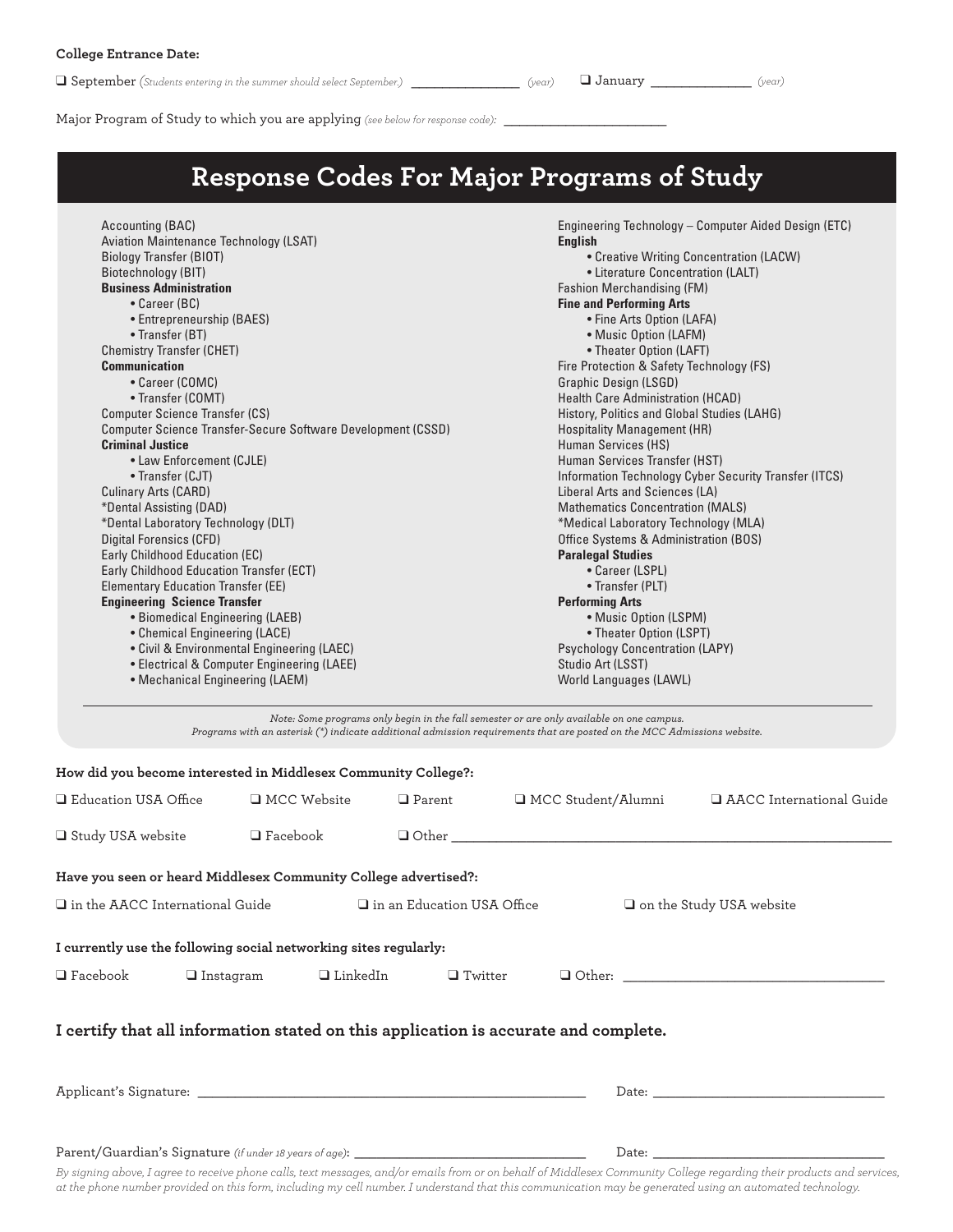# **PROCESS FOR OBTAINING AN F-1 VISA**

1. An application will be processed only when ALL of the required documentation is received.

- 2. The College will then issue an I-20 along with other acceptance information.
- 3. You will then take the admissions package we send you (which will have the I-20, a copy of your Afdavit of Support, your letter of acceptance from Middlesex, copies of any fnancial documentation provided and SEVIS fee receipt) to the U.S. Embassy in your country for processing. You should also bring documentation showing your intent to return to your home country such as: a job offer, home ownership or information regarding family members at home.
- 4. The Department of Homeland Security will be assessing a \$350 fee to all persons who are initially issued an I-20 and are seeking to attend school as an International Student under an F-1 visa. This fee is to cover the costs of administering and maintaining the Student and Exchange Visitor Information System (SEVIS).

Payment is made directly to Department of Homeland Security (DHS) by downloading and completing form I-901. Regardless of payment method, payment must be received by DHS no later than a week before the date upon which the student reports to the consulate to submit the visa application and undergo a visa interview. This will ensure that the check is processed at least three (3) days prior to the interview, as required by the regulations. Students making the payment electronically with a credit card will be able to print out a receipt at the time of the payment and will be able to use that printed fee receipt for immediate verifcation of payment. For assistance regarding I-901 SEVIS Fee contact: 1-703-603-3400 or email [fmjfee.SEVIS@ice.dhs.gov](mailto:fmjfee.SEVIS@ice.dhs.gov)

# **B-1/B-2 VISA HOLDERS**

If you are already in the United States on a Visitor's Visa, you may complete the Middlesex International Student admission process while in the United States to receive your I-20 and either return to your home country to petition for a F-1 Visa or apply to the Department of Homeland Security (DHS) for a change of status to F-1.

### **F-1 STUDENTS TRANSFERRING FROM A U.S. COLLEGE**

F-1 transfer applicants must complete the Middlesex International Student Application to obtain an I-20. Applicants must be "in status" with USCIS and come directly from another college or university with a satisfactory grade point average. Visa holders out of status must apply to USCIS for reinstatement.

# **ARRIVAL IN THE UNITED STATES**

All accepted Middlesex International Students are required to:

- 1. Arrive in the United States at least two weeks before classes begin.
- 2. If you are transferring from another United States College or University you should frst schedule an appointment to meet with a Designated School Official (DSO) at Middlesex.
- 3. Plan to take the mandatory Middlesex Placement Test.
- 4. Register for classes and pay tuition.
- 5. Attend a special orientation for International Students.
- 6. Submit to the International Student office a copy of your passport, I-94 card, visa and stamped I-20 within 10 days of arriving in the United States.